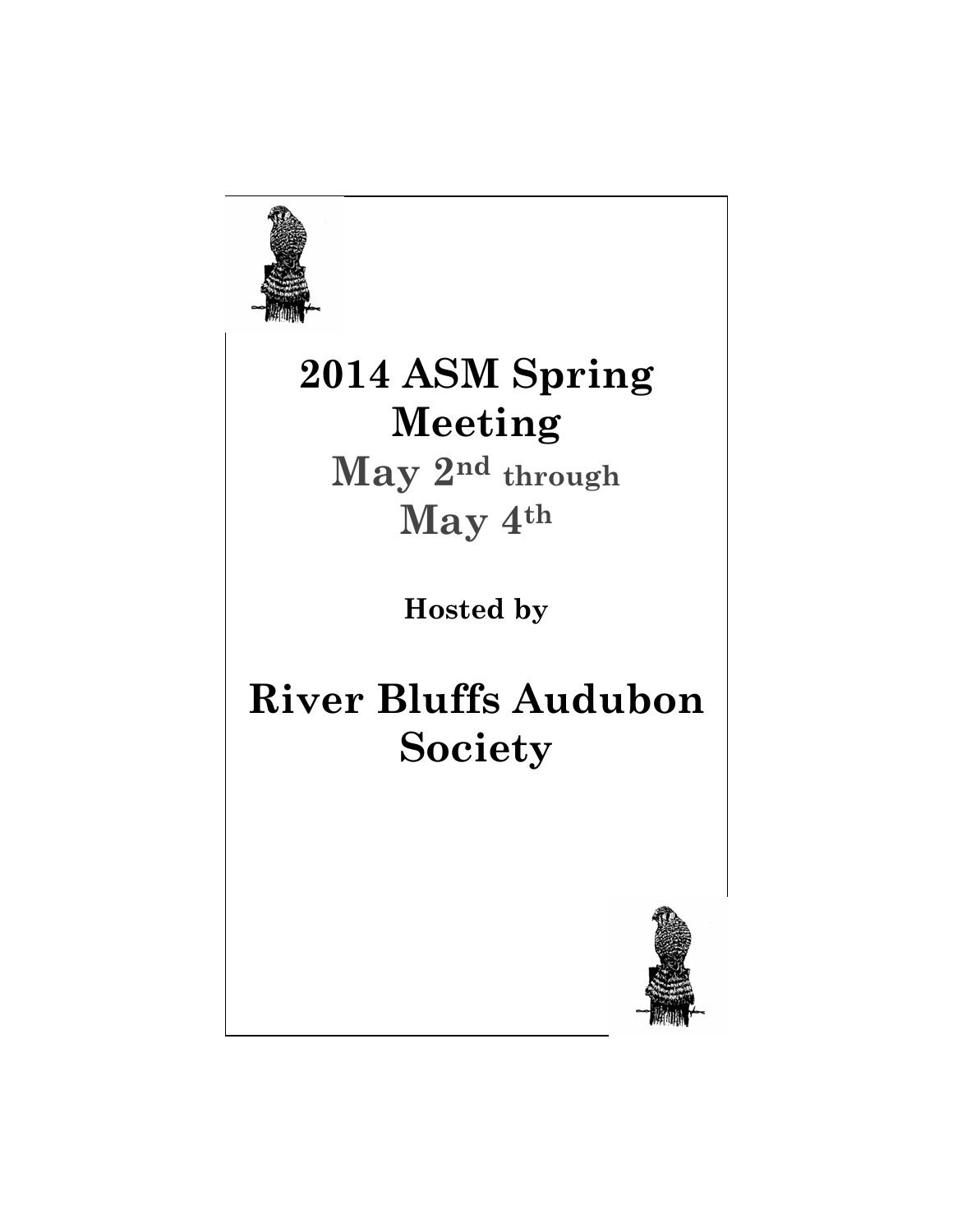## **ASM SPRING MEETING 2014 Hosted by River Bluffs Audubon Society Jefferson City, Missouri May 2-May 4, 2014**

All birders are invited to participate in the 2014 ASM Spring Meeting. This year's meeting is being hosted by River Bluffs Audubon Society. The meeting will be held May 2nd through May 4th. *The Deadline for registration is April 11, 2014.* 

The event will be held at the Best Western Capital Inn, 1937 Christy Drive, Jefferson City, Missouri. Phone: 573-635-4175. A block of rooms will be held for the meeting until **April 11, 2014** at a rate of \$89.09 plus tax. Be sure to ask for a reservation listed under "**AUDUBON."** To receive the special rate, it is best to call the local number listed above.

A full hot breakfast is available from 6:00-10:00 a.m. each day free of charge.

To reach the Best Western, take the Ellis Exit on HWY 54 on the south end of Jefferson City. If West bound, (toward the Lake of the Ozarks), this exit will be followed by a left turn. Cross over HWY 54. Turn right onto Christy. If East bound, (toward Fulton and I-70), this exit will be followed by a right turn and an immediate right onto Christy.

The programs, the Friday social, and the Saturday banquet will be held at Scheppers Distributing (Budweiser) at 2300 St. Mary's Blvd., Jefferson City, Missouri, 65109. (Scheppers has a large Budweiser sign).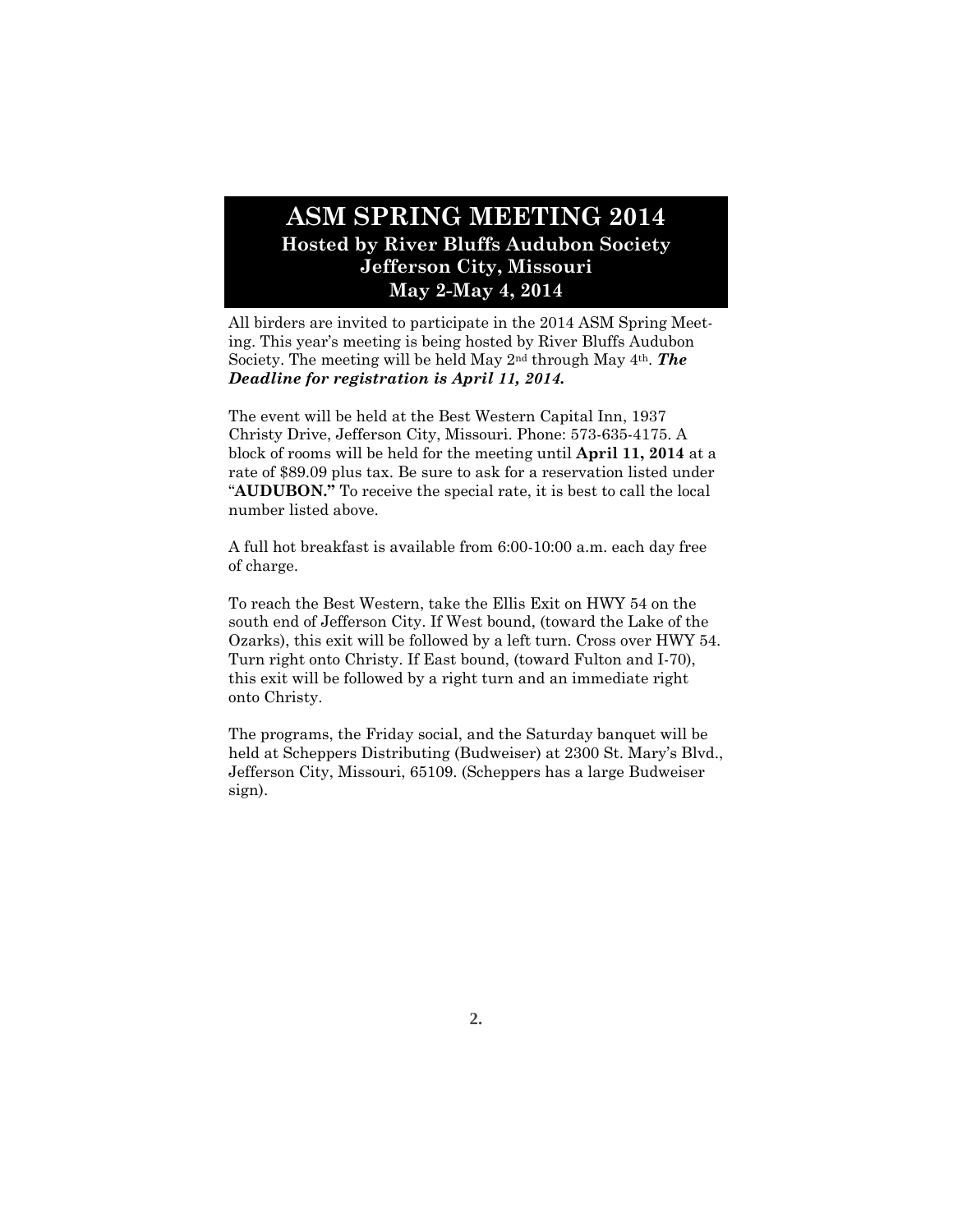## ASM Spring Meeting 2014—Field Trips

*Saline Valley CA and Scrivner Road CA Field Trip* — On this allday trip we will explore Saline Valley CA (4,782 acres) southeast of Eldon, checking marsh, woodland, ponds, creeks and grasslands for migrating and newly-arrived summer resident species. The CACHE checklist shows more than 160 species, including 26 warbler species. Northern Parula, Blue-winged and Kentucky top the list for numbers. Chats are plentiful. Vireos, especially White-eyed, are expected. Following lunch in Eldon, we will bird Scrivner Road CA (919 acres) southeast of Russellville. This site also boasts more than 160 species on the checklist that includes 25 warbler species, Bell's Vireo, Olive-sided Flycatcher, and a good variety of species in grassland, small lake, riverside and woodland.

*Rock Bridge Memorial State Park and Eagle Bluffs CA*—On this allday trip near Columbia, we will begin at Rock Bridge (2,238 acres). With 15 miles of designated trails along creeks, through woods and grassland areas, there is excellent habitat for viewing many species of warblers, tanagers and other spring migrants, as well as nesting species. After lunch in Columbia, we will move on to Eagle Bluffs CA (4,431 acres) which is located along the MO River and is the best opportunity for shorebirds. With 270 species on the CACHE checklist, this is an excellent area for viewing warblers, vireos, orioles, flycatchers, Dickcissel and Indigo Buntings.

*Greenway and Runge Nature Center*—This easy Saturday morning trip will begin with a walk on a short section of the paved Jefferson City Greenway Trail, where it runs along Wears Creek and has a bluebird next box trail. Then we will head to Runge which is 90 acres of prairie, forest, marsh and glade. We will walk the shortest 2 trails (paved) and spend time in the Nature Center viewing the exhibits and watching the feeders.

*Runge Nature Center and MDC Headquarters*—This Sunday morning trip will be moderate hiking along the longer wood-chipped trails with some hills. We will cross over the Wears Creek Bridge onto the MDC headquarters office complex to check out the 3 ponds on the area. Both of these areas have many native plants which attract a wide variety of birds. The Nature Center is closed on Sunday but outdoor restrooms are open.

*3M Wetlands*—This waste water treatment restoration facility has wet areas during normal years of rainfall. It has recently been in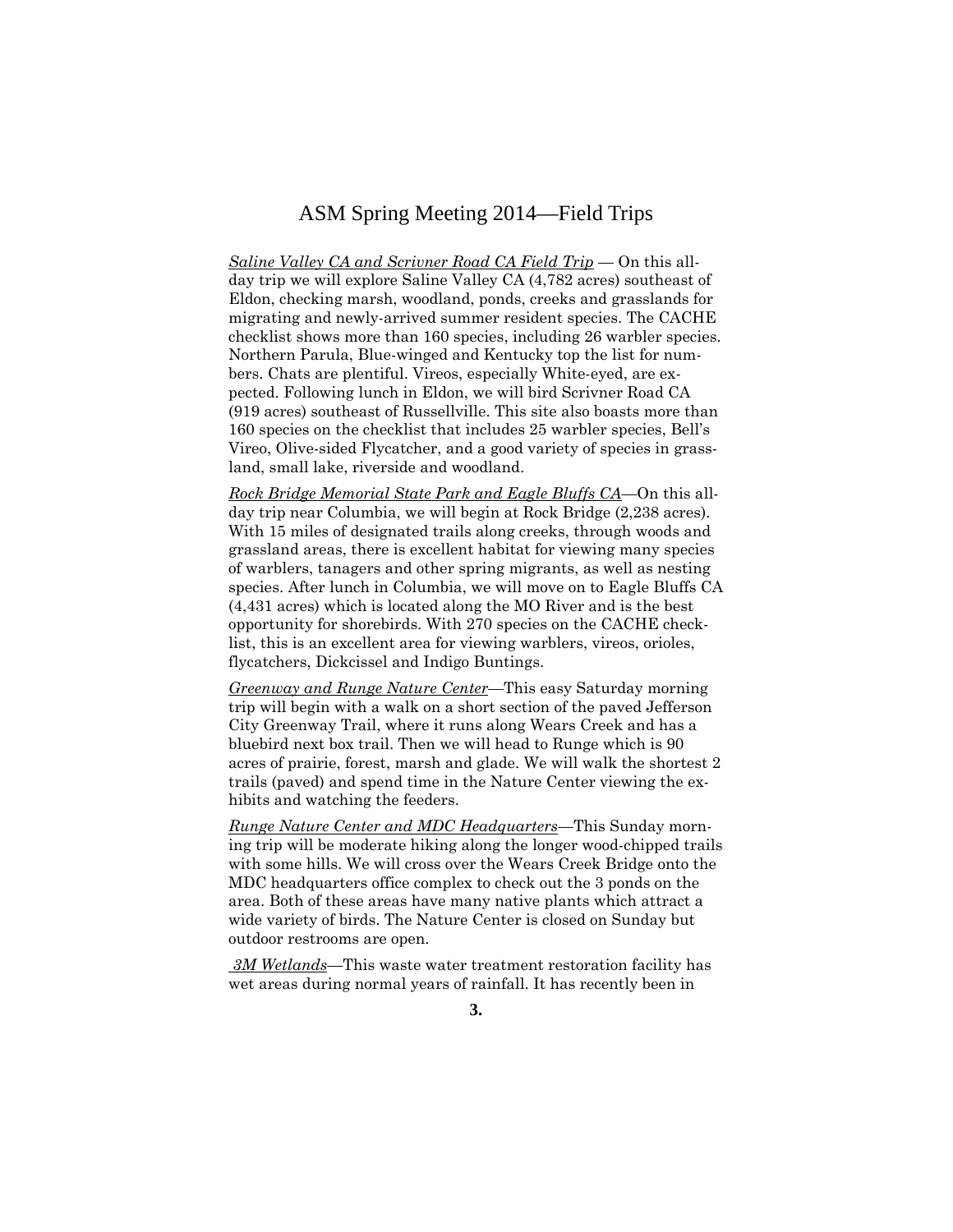May an excellent site to find a variety of warblers and vireos. The walk to the site is mostly on level ground, or ground with a very minimal incline. Walking difficulty is easy to moderate, due to the fact that the round trip may be a two mile walk.

*Binder Lake*—This 223 acre conservation area is about 4 miles west of Jefferson City and has a large lake, a shore bird area, and wooded trails. A variety of waterfowl, shorebirds, raptors, woodpeckers, and owls can be found here. The trails are easy to moderate difficulty.

*Marion Bottoms Conservation Area*—This 3000 acre conservation area is comprised of a Missouri River access, a large area of floodplain trees, and some fields. A report in May of last year indicated some warbler species, vireos, and a significant, number of Prothonotary Warblers. Walking is easy to moderate with a potential two mile walk. This area is subject to cancellation due to flooded roads, but those who sign up may choose another trip in that case at the meeting.

*Prairie Garden Trust*—This privately owned site features a prairie, savanna, lotus ponds, woods, and creek trails. The wide variety of habitat includes a heron rookery and many varieties of birds are present. Some of the trails are moderately difficulty. The Visitors Center has indoor plumbing. Wear sturdy shoes, use insect repellent, and bring water. This site is about 25 minutes northeast of Jefferson City. More information is available at http:// prairiegardentrust.org

*Missouri Wildflower Nursery*—This site is a nursery for Missouri native plants, flowers, grasses, vines and trees. It is located in Brazito, Missouri, about 10 miles southwest of Jefferson City. There are trails going through wooded and grassy areas. Warblers, woodpeckers, sparrows, and owls are among the birds that can be found here. Be sure to wear bug spray, sturdy shoes or boots and bring water. The trails are easy to moderate difficulty. More information is available at www.mowildflowers.net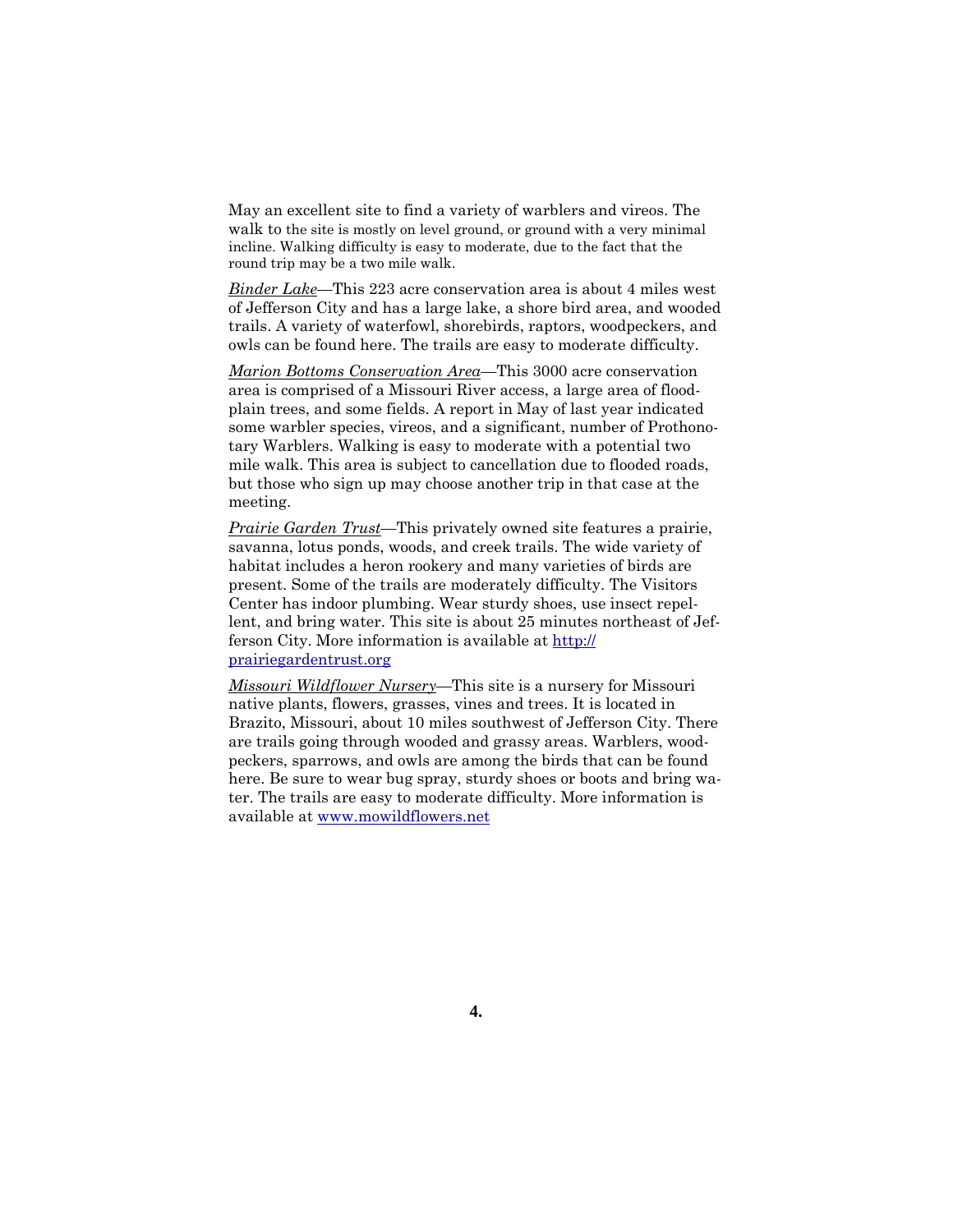#### **Field Trip Choices**

Indicate which trips you would like to go on by marking an X. Morning trips will leave at 7:30 a.m. Afternoon trips will leave at 1:00 p.m.

#### **Saturday Trip Choices**:

- \_\_\_\_ All Day Saturday- 3M Wetlands and Grindstone .
- \_\_\_\_ All Day Saturday- Saline Valley CA and Scrivner CA
- \_\_\_\_ All Day Saturday- Rock Bridge SP and Eagle Bluffs CA.
- \_\_\_\_ Saturday Morning- Jefferson City Greenway and Runge
- \_\_\_\_ Saturday Morning- Prairie Garden Trust.
- \_\_\_\_ Saturday Morning- Binder Lake.
- \_\_\_\_ Saturday Afternoon- Binder Lake.
- \_\_\_\_ Saturday Afternoon- Prairie Garden Trust.
- \_\_\_\_ Saturday Afternoon- Missouri Wildflowers Nursery.

#### **Sunday Trip Choices: (All Sunday trips are half day.)**

- **\_\_\_\_** Sunday Morning. Prairie Garden Trust.
- \_\_\_\_ Sunday Morning. Marion Bottoms CA.
- \_\_\_\_ Sunday Morning. Binder Lake.
- \_\_\_\_ Sunday Morning. Runge and MDC Headquarters
- \_\_\_\_ Sunday Morning. Bird Banding at Birds-I-View.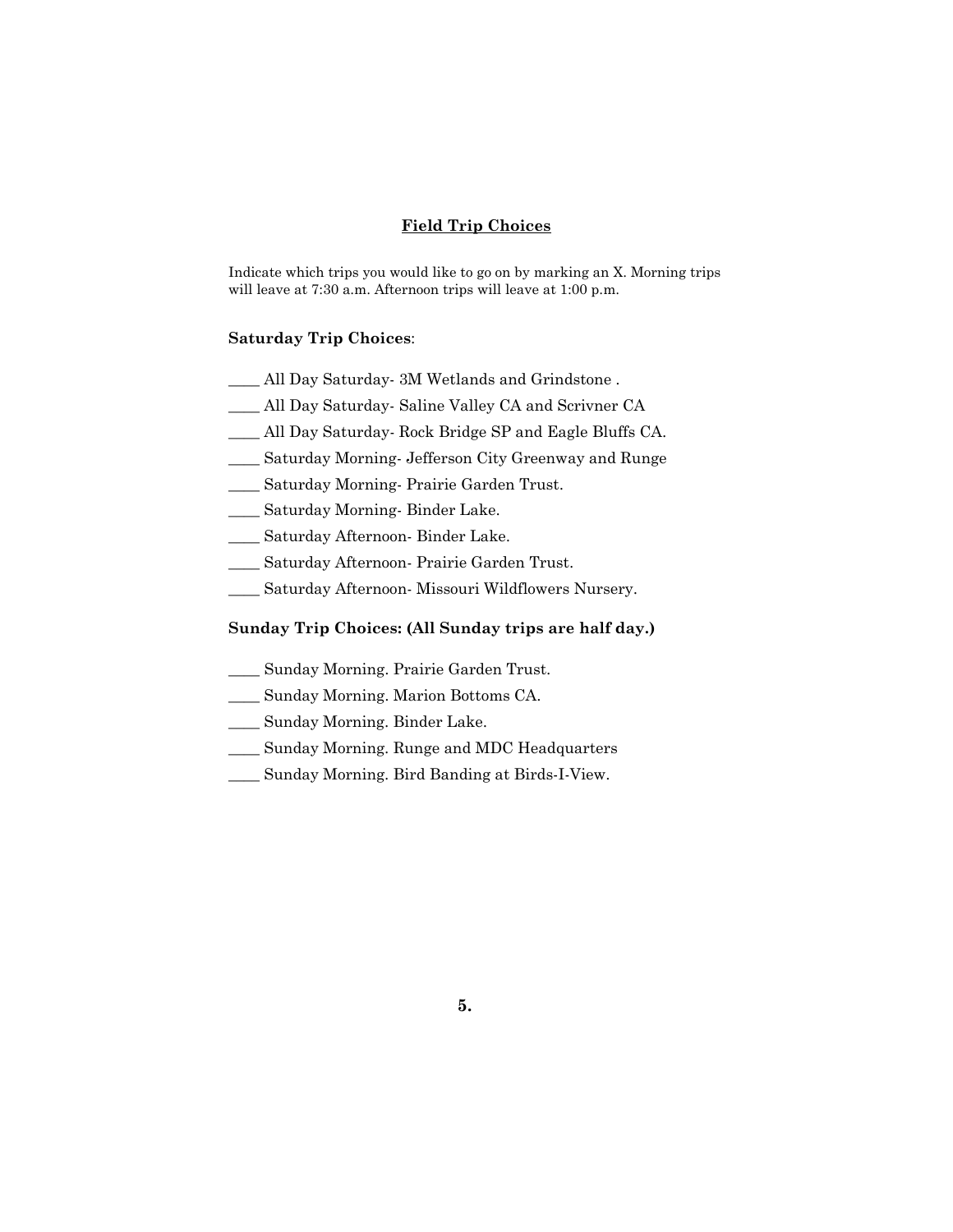## **SPRING 2014 MEETING REGISTRATION FORM— May 2-May 4, 2014**

Basic registration is \$50/person which includes all field trips, Friday night social, Saturday night banquet, and Friday and Saturday programs. Participants will be responsible for buying their own lunches. Children 12 and under may register for \$25.

## *JEFFERSON CITY, MISSOURI SPRING 2014 ASM ADDITIONAL NEARBY LODGING OPTIONS*

*Econo Lodge*- 1926 Jefferson Street, Jefferson City, Missouri 65109. Ph# 573-636-7723 or \_econolodge@yahoo.com *Oak Tree Inn*- 1710 Jefferson Street, Jefferson City, Missouri 65109. Ph# 888-456-8733 or www.oaktreeinn.com *Truman Hotel*-1510 Jefferson Street, Jefferson City, Missouri 65109. Ph# 573-635-7171

## *RESTAURANTS AND GASOLINE IN THE JEFFERSON CITY AREA:*

A variety of restaurants are located near the Best Western. Right next door is Kentucky Fried Chicken and a half mile further up Christy Drive (towards Fulton) is a Pizza Hut. Around the corner from the hotel and a short distance down Ellis Blvd. are Roly Poly and El Jimador, located in the Birds-I-View shopping center. Across HWY 54 from Christy Dr. is the other service road, Jefferson Street, which runs parallel to 54. On this you will find Country Kitchen, Perkins, McDonald's, Zesto's Drive In, and Culver's. Missouri Blvd. has numerous restaurants also. Gasoline is easily found in two convenience stores, one very near the hotel on the corner of Ellis and Christy at the 54 overpass, and one just across the overpass from the hotel on Southwest Blvd.